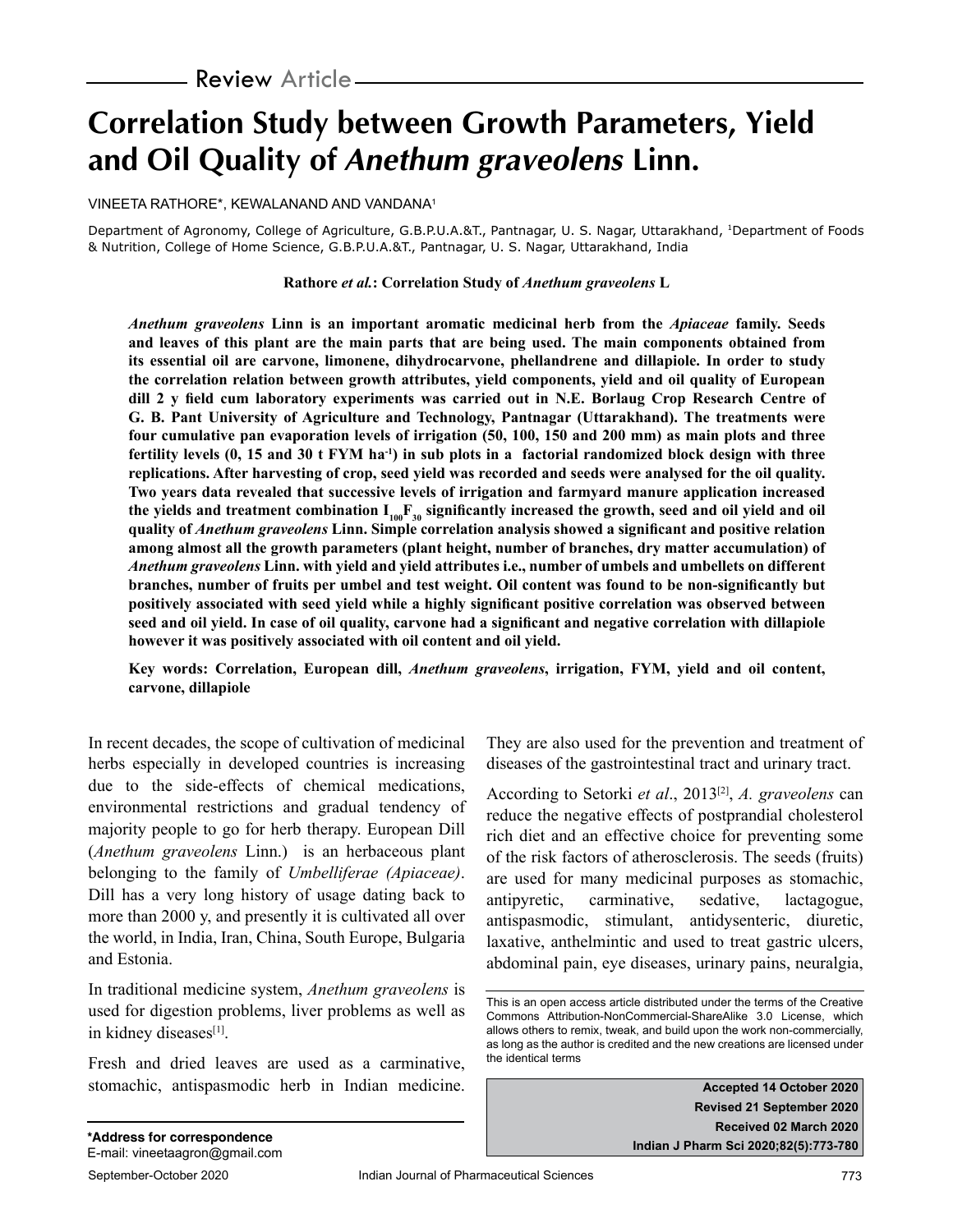bronchial asthma, haemorrhoids, genital ulcers and dysmenorrhoea<sup>[3,4]</sup>. It is also used for treatment of griping pains[5]. Dried and ripe fruits are used in pediatric complaints, such as flatulence and weak digestion $[6]$ . Essential oil of dill seed has been investigated in connection with their antimicrobial, antiseptic and exhibits anticarcinogenic activity and antioxidant<sup>[7]</sup>.

The herb (0.5 to 1.2 %) and seed (2.5 to 3.5 %) of this crop contain an essential oil popularly known as dill oil. The most important essential oil compounds from this plant are d-carvone and phellandrene, whereas the most important compounds from the fully grown seeds are carvone, limonene dihydrocarvone, phellandrene and dillapiole. European cultivar is superior to all cultivars for the best volatile oil content as well quality[8]. Seed oil is considered to be of good quality due to presence of more carvone and least dillapiole contents. In medicinal plants, the content of metabolite is economically more important than the crude yield of the plant part containing the metabolite<sup>[9]</sup>.

The price of European dill seed oil varies between Rs.  $1500-2000/kg^{[10]}$ . Owing to its diversified uses, commercial value of the essential oils from the fruits (seeds) of dill is a good source of foreign exchange and, growers are looking it as a new cash crop. So, there is need to raise the productivity of dill crop by adopting scientific cultivation methods.

However, the goal of higher production and good quality essential oil can be achieved with judicious water management and good nutrient supply. Therefore, the present investigation was carried out to study the effect of irrigation scheduling and farmyard manure (FYM) nutrition on growth, yield components and yield of European dill as well on the quality of dill oil.

# **MATERIALS AND METHODS**

A field experiment was conducted for 2 y at N.E. Borlaug Crop Research Centre and laboratory studies were undertaken in the department of Agronomy, College of Agriculture, respectively at G. B. Pant University of Agriculture and Technology, Pantnagar, U. S. Nagar, Uttarakhand, India. Pantnagar is located at 29° N latitude, 79.3° E longitude and at an altitude of 243.8 metres above mean sea level in Tarai region of Uttarakhand which falls in humid subtropical zone. The soil of the experimental site was fine sandy loam in texture and the surface (0-15 cm) soil was rich in organic carbon content, low in available nitrogen, medium in available phosphorus and potassium and it was neutral in reaction. The climate of Pantnagar is subtropicalsub-humid with extremes of weather conditions, having hot and dry summers and cold winters.

The treatments comprising 4 levels of irrigation scheduled at 50  $(I_{50})$ , 100  $(I_{100})$ , 150  $(I_{150})$  and 200  $(I_{200})$ mm cumulative pan evaporation (CPE) and 3 levels of soil fertility viz, 0 ( $F_0$ ), 15 ( $F_{15}$ ) and 30 ( $F_{30}$ ) t FYM ha <sup>1</sup>, which were evaluated in factorial randomized block design with three replications. The field was irrigated 3 w before sowing to maintain moisture and facilitate field operations. The field was prepared by one ploughing and two cross harrowing followed by levelling. The crop was sown during two consecutive winter seasons (known as rabi season) in mo of December and harvested in the mo of May. The net plot size was 2.4 m $\times$ 2.4 m. Well decomposed and pulverized farmyard manure (FYM) broadcasted carefully in different amounts in each plot as per treatments 2 d before sowing and mixed uniformly and thoroughly by digging with the help of spade. The crop was raised by direct seeding at a seed rate of 5 kg ha-1. Seeds were pre-soaked in water and kept moist for 48 h before sowing and sown in 3-4 cm deep furrows with maintaining the spacing of 40 cm (row to row) $\times$ 30 cm (plant to plant) in each plot. Extra seedlings were thinned out at 20 d after sowing to obtain constant number of plants in each row of all the plots. Wherever required, gap filling was done using the uprooted seedlings from the same plot during thinning.

The experimental field had a good tube well facility so scheduling of irrigation to the crop was not a problem. One common irrigation was given in each plot 25 d after sowing for proper crop establishment. Postsowing irrigations of 60 mm depth were applied as per treatment details. Irrigation treatments were executed by providing irrigation channels between the plots. Subsequent irrigation treatments were scheduled based on CPE data. Irrigation water was measured with the help of Parshall flume under free flow conditions fixed in the irrigation channel to provide water upto 60 mm depth of soil at each irrigation. Depending upon rainfall, number of irrigation was applied as per treatments. Treatment combinations are detailed below:

For the observations on growth and yield attributes, two rows from left side of each plot were used for destructive sampling and five plants were randomly selected from net plot area and tagged before starting observation. After proper sun drying, the umbels were threshed manually. Thereafter, the seeds were collected, cleaned and weighed. Seed yield was expressed in q ha-<sup>1</sup>. The crop quality was judged by extracting oil from seeds and active principles present in oil. For obtaining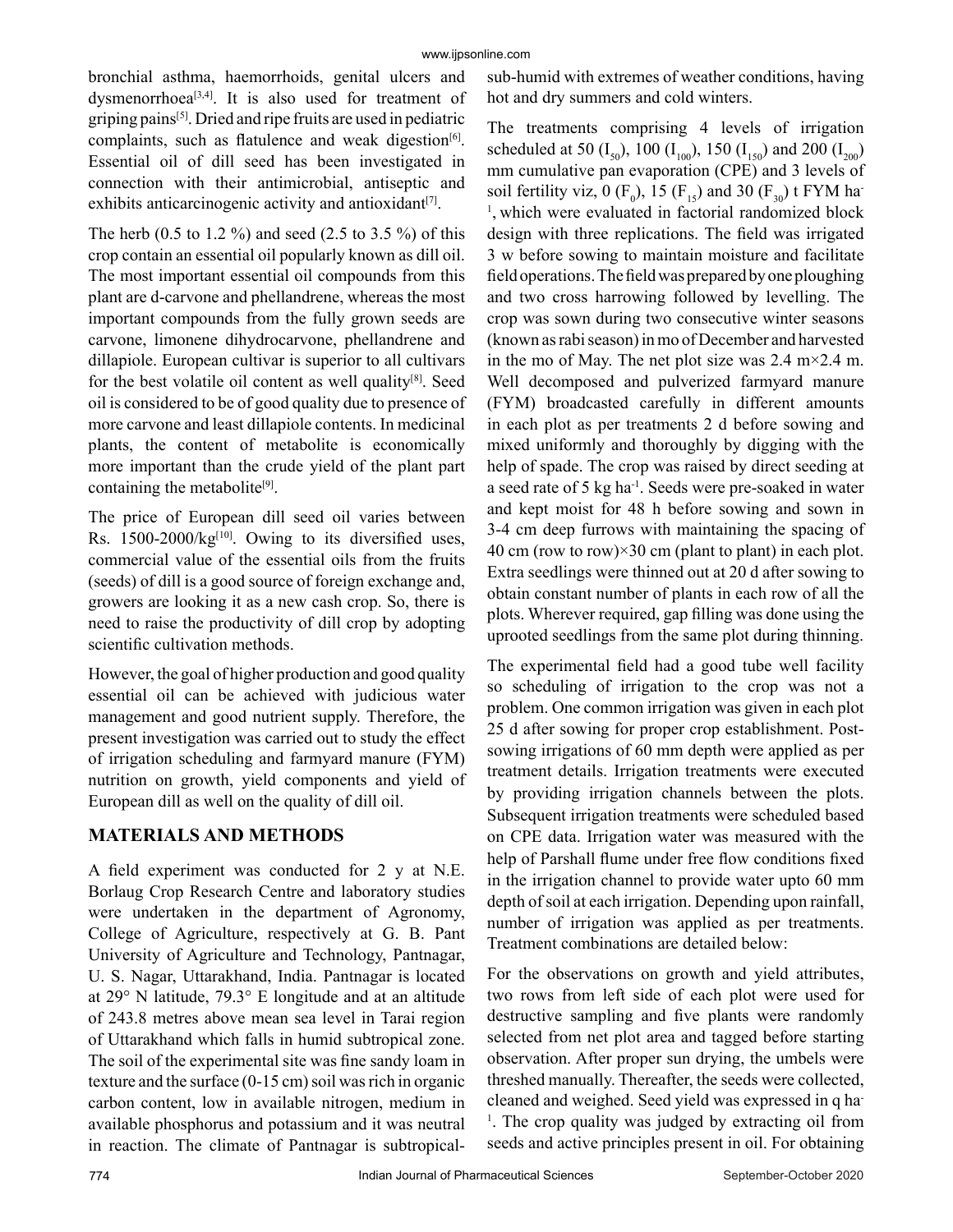seed oil, water distillation method using Clevenger's type glass distillation apparatus was used. Immediate after crop harvesting and threshing, essential oil was distilled from fresh seeds. Distillation process for each sample was continued for 3 h. The essential oil content was calculated using formula:

Essential oil content (% volume by weight basis)=Quantity of Essential oil (ml)/Seed weight  $(g) \times 100$ 

For determination of oil constituents, filtered dehydrated essential oil samples were analyzed by using Gas-liquid chromatography. The Retardation Factor (RF) value of pure carvone was obtained by injecting  $0.2 \mu$  ml of pure liquid carvone (standard) diluted 4 times with ethanol with micro-syringe. The area percentage obtained in chromatographs was taken as percentage of the major constituents' viz., carvone, limonene and dillapiole.

Seed, oil and carvone yield was calculated by using following formulae: **Seed yield** (q/ha)=seed yield (g) per plot/5.76×10, **Oil yield** (kg/ha)=seed yield (kg/ ha) $\times$ Oil content in seed (%) $\times$ Specific gravity\* of seed/100, \*specific gravity of essential oil of *Anethum graveolens* is: (0.87 g/cc), (iii) **Carvone yield** (kg/ ha)=Oil yield (kg/ha)×Carvone content in seed oil  $(\frac{\%}{100})$ .

The statistical analysis<sup>[11]</sup> of the data was done by following the standard procedures. The correlation matrix was prepared with the software IBM SPSS statistics V22[12].

# **RESULTS AND DISCUSSION**

Seed, oil and carvone yields of fresh seeds during both the years were found to be the highest under 100 mm CPE level while during 2nd y, being at par with 50 mm CPE level caused significantly more seed yield compared to 150 and 200 mm CPE levels of scheduling irrigation (Table 1). Increasing levels of FYM caused significant increase in seed, oil and carvone yield during 1st y while during 2nd y application of 30 tonnes FYM/ ha caused significantly more yield compared to 0 and 15 tonnes FYM/ha.

Higher yield at 100 mm CPE level might be because of higher dry matter accumulation which resulted in enhanced growth characters and yield attributes by providing reserve food for reproductive phase thus the number of fruits and seed weight were also found to be higher. Farmyard manure at its higher levels was expected to provide about 75, 37.5 and 75 kg N, P, and K/ha through 15 tonnes FYM/ha and 150, 75 and

150 kg N, P, and K/ha at 30 tonnes FYM/ha levels, respectively and was expected to meet the total nutrients requirement of the crop. In addition, it provided all micronutrients which are essential for plant growth and secondary metabolites synthesis and also activate the microbial growth which helps in making nutrients more available[13].

Interestingly, the oil content in seeds was found to be significantly higher when crop was irrigated at 200 mm CPE compared to the remaining irrigation levels during 1st y though the differences disappeared during 2nd y, where irrigating the crop at 150 mm CPE level gave the highest oil content (Table 2). Water stress imposed by restricting the number of irrigations increased the percentages of volatile oils in parsley and fennel<sup>[14]</sup>. It has been also studied by Kaur and Arora<sup>[15]</sup> that essential oil plays an important role in mechanism of drought resistance via reduction in transpiration. Ezz *et al.*,<sup>[16]</sup>, found the stress conditions accelerated the biosynthesis of essential oils. The 30 tonnes/ha FYM application caused significantly more oil content in seeds compared to 0 and 15 tonnes/ha FYM levels during both the years.

Increase in yield due to adequate amount of irrigation and FYM application could be ascribed to good availability and better utilization of nutrients, increased synthesis of carbohydrates leading to good vegetative and reproductive growth $[17]$ .

Coefficient of correlation between various growth parameters and yield attributes are presented in Table 3.

Various growth parameters and yield attributes were found to be significantly and positively correlated with each other during both the years however the positive correlation was found between plant height and dry

# **TABLE 1: TREATMENT DETAILS**

| S. No. Treatment combinations             | Treatment<br>notation |
|-------------------------------------------|-----------------------|
| 50 mm CPE without FYM                     | $I_{50}F_{0}$         |
| 50 mm CPE with 15 t ha <sup>-1</sup> FYM  | $I_{50} F_{15}$       |
| 50 mm CPE with 30 t ha <sup>-1</sup> FYM  | $I_{50} F_{30}$       |
| 100 mm CPE without FYM                    | $I_{100} F_{0}$       |
| 100 mm CPE with 15 t ha <sup>-1</sup> FYM | $I_{100} F_{15}$      |
| 100 mm CPE with 30 t ha <sup>-1</sup> FYM | $I_{100} F_{30}$      |
| 150 mm CPE without FYM                    | $I_{150} F_{0}$       |
| 150 mm CPE with 15 t ha <sup>-1</sup> FYM | $I_{150} F_{15}$      |
| 150 mm CPE with 30 t ha <sup>-1</sup> FYM | $I_{150} F_{30}$      |
| 200 mm CPE without FYM                    | $I_{200} F_{0}$       |
| 200 mm CPE with 15 t ha $1$ FYM           | $I_{200} F_{15}$      |
| 200 mm CPE with 30 t ha <sup>-1</sup> FYM | $I_{200} F_{30}$      |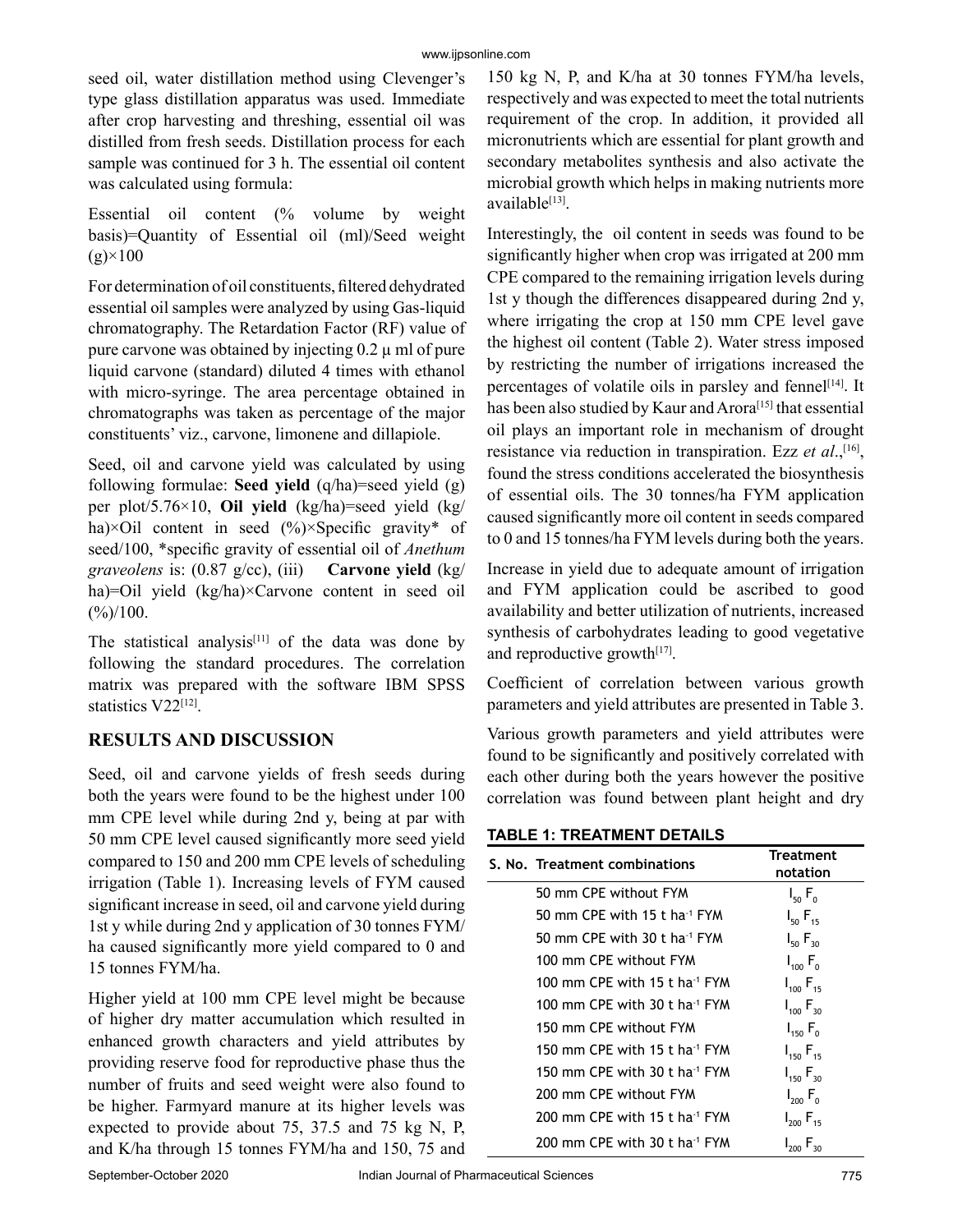matter accumulation; leaf volume and dry matter accumulation; dry matter accumulation with umbellets per umbel on main shoot, umbellets per umbel on primary branches, umbellets per umbel on secondary branches, umbellets per umbel on tertiary branches, number of seeds per umbel on primary branches, number of seeds per umbel on secondary branches, number of seeds per umbel on tertiary branches and seed weight during 1st y. Higher values for growth parameters correlated well with yield attributes to the crops viz. fennel, carrot, cumin and other umbelliferous rabi crops have also been reported by Sharma and Prasad, Batra and Kallo, Patel *et al*., Singh and Mahey, Jangir and Singh, Milia *et al*. and Singh *et al*. [18-24]. The higher dry matter

|  |  |  | TABLE 2: YIELD (kg ha <sup>.</sup> ') OF FRESH SEED AS INFLUENCED BY THE DIFFERENT TREATMENTS |
|--|--|--|-----------------------------------------------------------------------------------------------|
|--|--|--|-----------------------------------------------------------------------------------------------|

|                                  | Fresh seed                  |                              |                              |                             |                            |                              |  |  |  |  |  |
|----------------------------------|-----------------------------|------------------------------|------------------------------|-----------------------------|----------------------------|------------------------------|--|--|--|--|--|
| <b>Treatments</b>                |                             | I year                       |                              |                             | II Year                    |                              |  |  |  |  |  |
|                                  | Seed yield (kg<br>$ha^{-1}$ | Oil yield (kg<br>$ha^{-1}$ ) | Carvone yield<br>$(kg ha-1)$ | Seed yield (kg<br>$ha^{-1}$ | Oil yield (kg<br>$ha^{-1}$ | Carvone yield<br>$(kg ha-1)$ |  |  |  |  |  |
| Irrigation levels (mm CPE)       |                             |                              |                              |                             |                            |                              |  |  |  |  |  |
| 50                               | 10.88                       | 22.70                        | 18.91                        | 9.75                        | 26.72                      | 19.73                        |  |  |  |  |  |
| 100                              | 11.71                       | 25.87                        | 21.66                        | 11.44                       | 31.17                      | 23.15                        |  |  |  |  |  |
| 150                              | 9.95                        | 21.07                        | 17.58                        | 7.45                        | 21.30                      | 15.68                        |  |  |  |  |  |
| 200                              | 9.12                        | 20.67                        | 17.37                        | 8.02                        | 22.95                      | 17.11                        |  |  |  |  |  |
| SEm <sub>±</sub>                 | 0.21                        | 0.59                         | 0.49                         | 0.71                        | 2.25                       | 1.67                         |  |  |  |  |  |
| C.D. at $5%$                     | 0.63                        | 1.74                         | 1.45                         | 2.08                        | 6.61                       | 4.90                         |  |  |  |  |  |
| FYM levels $(t \text{ ha}^{-1})$ |                             |                              |                              |                             |                            |                              |  |  |  |  |  |
| 0                                | 9.32                        | 15.77                        | 12.96                        | 8.42                        | 21.55                      | 15.69                        |  |  |  |  |  |
| 15                               | 10.66                       | 23.19                        | 19.52                        | 8.14                        | 22.37                      | 16.71                        |  |  |  |  |  |
| 30                               | 11.26                       | 28.78                        | 24.16                        | 10.95                       | 32.69                      | 24.34                        |  |  |  |  |  |
| SEm <sub>±</sub>                 | 0.18                        | 0.51                         | 0.43                         | 0.61                        | 1.95                       | 1.43                         |  |  |  |  |  |
| C.D. at $5%$                     | 0.54                        | 1.51                         | 1.26                         | 1.80                        | 5.72                       | 4.24                         |  |  |  |  |  |

## **TABLE 3: CORRELATION BETWEEN GROWTH PARAMETERS AND YIELD ATTRIBUTES**

| <b>Parameters</b> | Υ            | LV       | <b>DMA</b> | UL/<br><b>MS</b> | UL/<br>PB | UL/<br>SB      | UL/<br>TВ | NS/<br>ΜS      | NS/<br>PB | NS/<br>SB | NS/<br>ТB | SW       |
|-------------------|--------------|----------|------------|------------------|-----------|----------------|-----------|----------------|-----------|-----------|-----------|----------|
| PH                |              | $0.701*$ | 0.285      | $0.989*$         | $0.986*$  | $0.969*$       | $0.976*$  | $0.980*$       | $0.972*$  | $0.983*$  | $0.987*$  | $0.980*$ |
|                   | Ш            | 0.985*   | $0.906*$   | $0.983*$         | $0.987*$  | $0.972*$       | $0.977*$  | $0.991*$       | 0.989*    | $0.994*$  | $0.967*$  | $0.991*$ |
| LV                |              |          | 0.158      | $0.755*$         | $0.718*$  | $0.711*$       | $0.762*$  | $0.773*$       | $0.719*$  | $0.770*$  | $0.758*$  | $0.735*$ |
|                   | Ш            | -        | $0.955*$   | $0.995*$         | $0.960*$  | 0.989*         | $0.987*$  | $0.991*$       | $0.971*$  | $0.974*$  | $0.989*$  | $0.979*$ |
| <b>DMA</b>        |              |          |            | 0.310            | 0.275     | 0.310          | 0.377     | $0.712*$       | 0.332     | 0.343     | 0.367     | 0.336    |
|                   | Ш            |          |            | $0.955*$         | $0.864*$  | $0.971*$       | $0.936*$  | $0.931*$       | $0.891*$  | $0.885*$  | $0.968*$  | $0.897*$ |
| UL/MS             |              |          |            |                  | $0.969*$  | $0.956*$       | $0.964*$  | $0.970*$       | $0.964*$  | $0.980*$  | $0.985*$  | $0.972*$ |
|                   | Ш            |          |            |                  | $0.968*$  | $0.994*$       | $0.994*$  | $0.994*$       | $0.980*$  | $0.974*$  | 0.995*    | $0.981*$ |
| UL/PB             |              |          |            |                  |           | $0.993*$       | $0.983*$  | $0.985*$       | 0.986*    | $0.985*$  | $0.985*$  | $0.991*$ |
|                   | Ш            |          |            |                  |           | $0.954*$       | $0.968*$  | $0.981*$       | $0.996*$  | $0.994*$  | $0.947*$  | $0.987*$ |
| UL/SB             |              |          |            |                  |           | $\frac{1}{2}$  | $0.975*$  | $0.973*$       | $0.991*$  | $0.977*$  | $0.980*$  | $0.992*$ |
|                   | $\mathbf{I}$ |          |            |                  |           | $\overline{a}$ | $0.987*$  | $0.987*$       | $0.968*$  | $0.961*$  | $0.964*$  | $0.962*$ |
| UL/TB             |              |          |            |                  |           |                |           | $0.980*$       | $0.986*$  | $0.994*$  | $0.993*$  | 0.989*   |
|                   | Ш            |          |            |                  |           |                |           | $0.992*$       | $0.979*$  | $0.968*$  | $0.993*$  | $0.974*$ |
| NS/MS             |              |          |            |                  |           |                |           | $\overline{a}$ | $0.974*$  | $0.978*$  | $0.978*$  | $0.978*$ |
|                   | Ш            |          |            |                  |           |                |           |                | $0.990*$  | 0.985*    | $0.986*$  | 0.988*   |
|                   |              |          |            |                  |           |                |           |                |           | $0.989*$  | $0.988*$  | $0.977*$ |
| NS/PB             | Ш            |          |            |                  |           |                |           |                |           | $0.993*$  | $0.964*$  | $0.992*$ |
|                   |              |          |            |                  |           |                |           |                |           |           | $0.996*$  | $0.993*$ |
| NS/SB             | Ш            |          |            |                  |           |                |           |                |           |           | $0.952*$  | $0.993*$ |
| NS/TB             |              |          |            |                  |           |                |           |                |           |           |           | $0.993*$ |
|                   | Ш            |          |            |                  |           |                |           |                |           |           |           | $0.961*$ |

[PH: Plant height (cm), DMA: Dry matter accumulation (g m<sup>-2</sup>), LV: Leaf volume (m<sup>-3</sup>), MS: Main shoot, PB: Primary branches, SB: Secondary branches, TB: Tertiary branches, U: Umbel, UL: Umbellets, NS: Number of seeds, SW: 1000 Seed weight (g)] \*Significant at 5 % level of probability; t value at 10 d.f. (n-2): 0.576.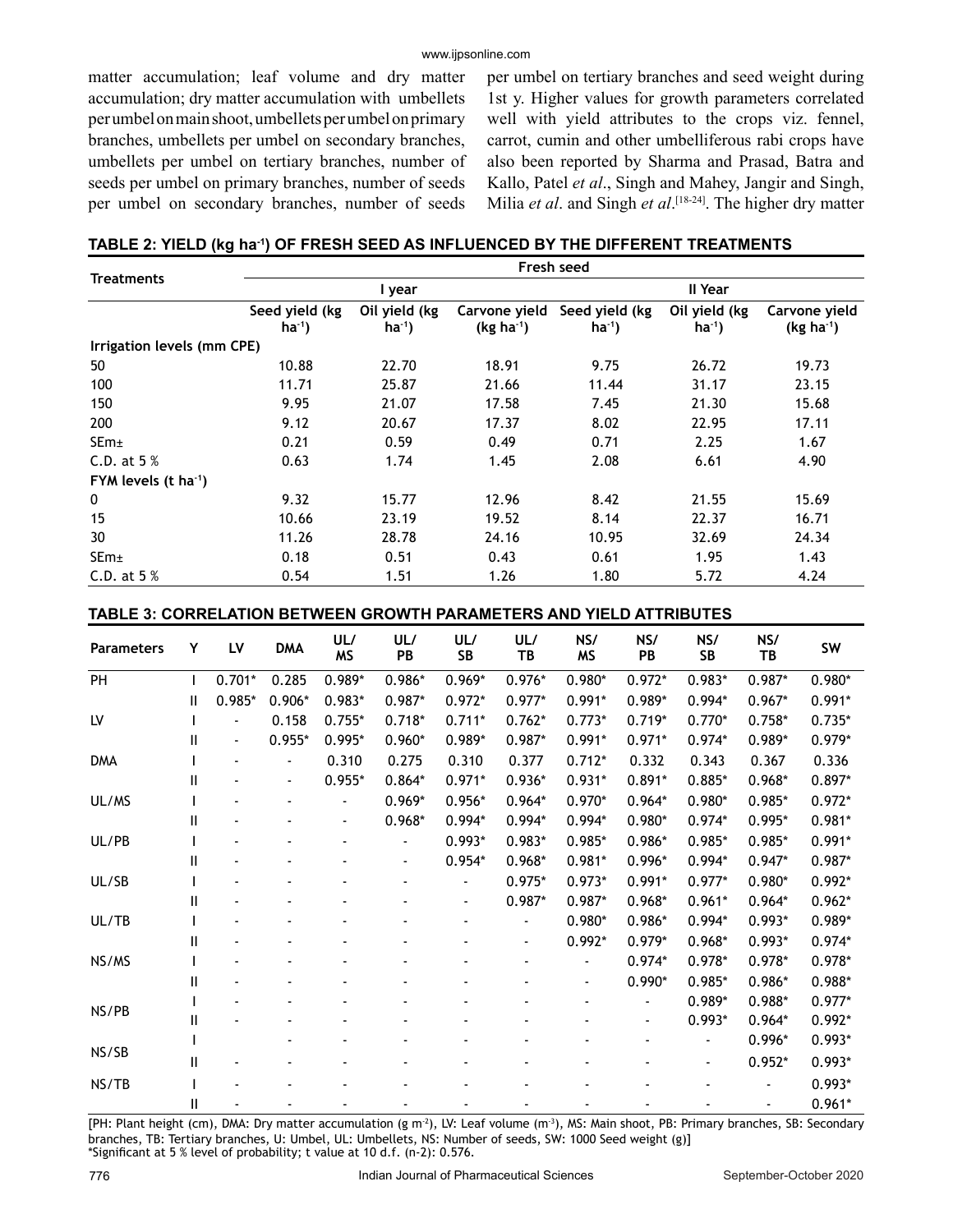accumulation towards maturity accelerate reproductive phase and seed formation which might have caused more number of fruits per umbel ultimately resulting in more seed yield<sup>[25]</sup>.

The higher dry matter accumulation enhanced yield attributes by providing reserve food for reproductive phase thus, the number of umbels on different branches, number of umbellets per umbel, number of fruits per umbel and 1000 seed weight were found higher. More number of primary, secondary and tertiary branches produced more number of umbels, number of umbellets per umbel, fruits per umbel and test weight. All growth parameters were found to be positively associated with seed yield during both the years (Table 4).

A significant and positive correlation between plant height and various branches, dry matter accumulation, leaf volume was found during both the years. The seed yield was found to be positively correlated with plant height; however significant association was noticed during 1st y. Primary branches were also found to be significantly positively correlated with secondary branches, leaf volume and seed yield during both the years and with tertiary branches and leaf volume during 2nd y. Secondary branches had significant positive correlation with tertiary branches and dry matter accumulation during 2nd y and during both the years with leaf volume and seed yield. Though, tertiary branches had positive correlation with dry matter accumulation, leaf volume and seed yield but it was significant only during 2nd y. Dry matter accumulation was significantly and positively associated with seed yield during 2nd y while during 1st y this positive association was non-significant. Leaf volume and seed yield were found to be significantly positively associated with each other during both the years. Also, studies by Escalante Estrada *et al*.,[26] and Zhao *et al*. [27] indicated that the production of the dry matter or biomasses of any plant is determined by the higher value of LAD (leaf area duration) and NAR (net assimilation rate). Decrease in LAD and NAR was found to be strongly correlated with a decrease in biomass<sup>[28]</sup>.

Various yield attributes were also found to be positively associated with seed yield and with each other during both the years (Table 5).

Umbellets per umbel and seeds per umbel on main shoot and different branches were found to be significantly positively associated with each other, with 1000 seed weight and with seed yield during both the years.

The data pertaining to correlation coefficients between oil content, seed, oil and carvone yield are presented in Table 6. The correlation coefficients for the different variables assessed for seed yield were observed to be positively correlated with oil content and oil yield.

Oil content was found to be non-significantly positively associated with seed yield during both the years, and oil yield during 2nd y. A strong significant positive correlation ( $r=0.967$  at  $p=0.05$ ) was observed between seed and oil yield during both the years.

As oil yield is the function of seed yield and oil content. In spite of, comparatively less oil content in seeds obtained, the oil yield was found more because of increased seed yield.

Limonene was found to be negatively correlated with carvone, dillapiole, oil content and oil yield during both the years (Table 7).

| <b>Parameters</b>                  |   | Primary<br>branches | Secondary<br><b>branches</b> | <b>Tertiary</b><br><b>branches</b> | Dry matter<br>accumulation (g m <sup>-2</sup> ) | Leaf volume<br>$(m^{-3})$ | Seed yield<br>$(q \, ha^{-1})$ |
|------------------------------------|---|---------------------|------------------------------|------------------------------------|-------------------------------------------------|---------------------------|--------------------------------|
|                                    |   | $0.940*$            | $0.944*$                     | $0.597*$                           | 0.285                                           | $0.701*$                  | $0.989*$                       |
| Plant Height (cm)                  | Ш | $0.869*$            | $0.963*$                     | $0.956*$                           | $0.906*$                                        | $0.985*$                  | 0.560                          |
|                                    |   |                     | $0.877*$                     | 0.447                              | 0.226                                           | $0.801*$                  | $0.945*$                       |
| Primary branches                   | Ш | $\blacksquare$      | $0.868*$                     | $0.871*$                           | $0.788*$                                        | $0.853*$                  | $0.717*$                       |
|                                    |   |                     |                              | 0.483                              | 0.280                                           | $0.786*$                  | $0.969*$                       |
| Secondary branches                 | Ш | $\blacksquare$      |                              | $0.962*$                           | $0.941*$                                        | $0.971*$                  | $0.652*$                       |
|                                    |   |                     |                              |                                    | 0.039                                           | 0.371                     | 0.537                          |
| Tertiary branches                  |   | ۰.                  |                              |                                    | $0.974*$                                        | $0.985*$                  | $0.668*$                       |
|                                    |   |                     |                              |                                    |                                                 | 0.158                     | 0.320                          |
| Dry matter accumulation (g $m^2$ ) |   |                     |                              |                                    |                                                 | $0.955*$                  | $0.706*$                       |
|                                    |   |                     |                              |                                    |                                                 | ٠                         | $0.766*$                       |
| Leaf volume $(m-3)$                |   |                     |                              |                                    |                                                 |                           | $0.631*$                       |

# **TABLE 4: CORRELATION BETWEEN GROWTH PARAMETERS AND SEED YIELD**

**\***Significant at 5 % level of probability; t value at 10 d.f. (n-2): 0.576

September-October 2020 Indian Journal of Pharmaceutical Sciences 777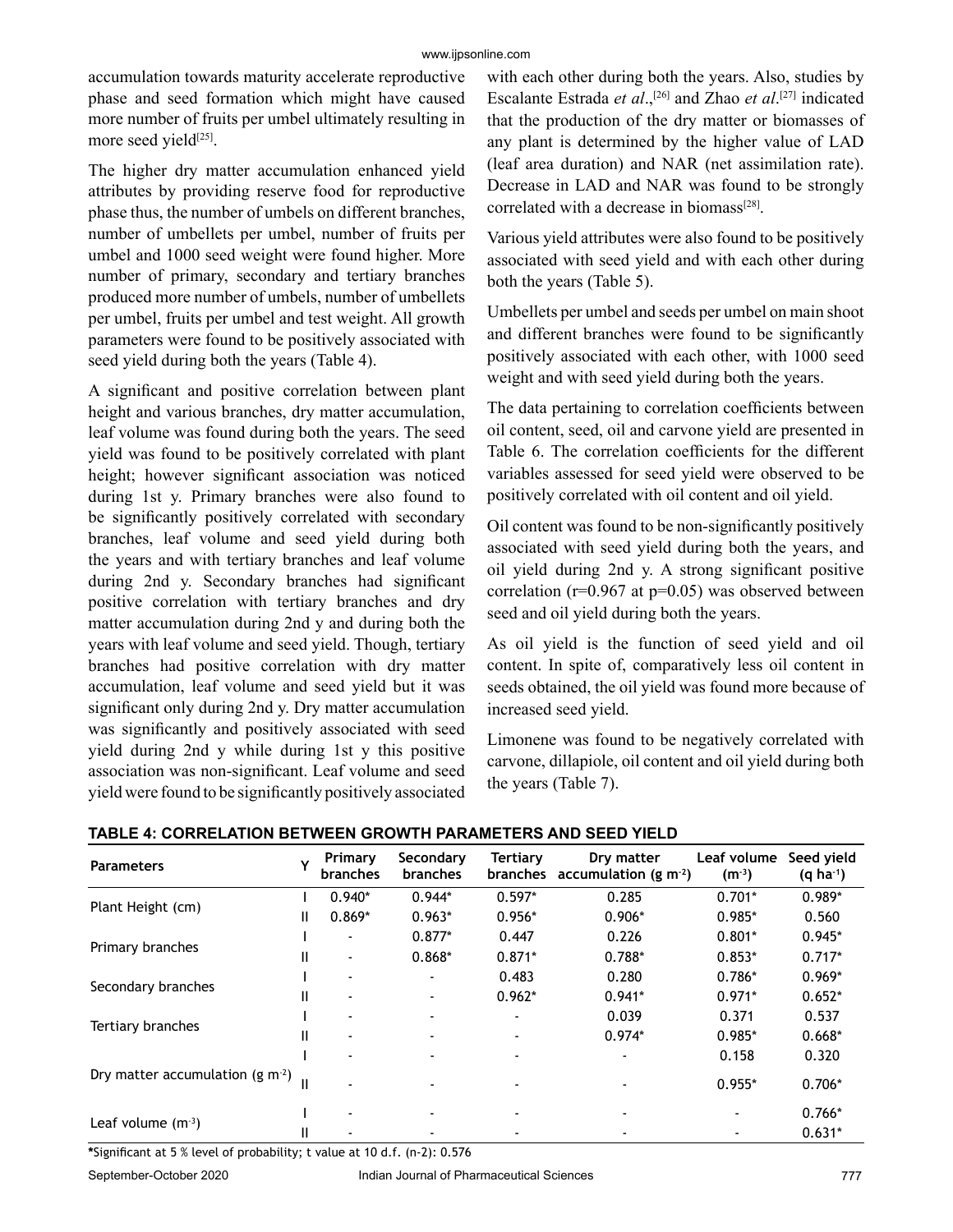## **TABLE 5: CORRELATION BETWEEN YIELD ATTRIBUTES AND SEED YIELD**

| <b>Parameters</b> |   | PB             | UL/U on UL/U on<br>SB | UL/U on<br>TВ  | NS/U on<br><b>MS</b> | NS/U on<br>PB | NS/U on<br>SB | NS/U<br>on TB | Seed<br>Weight (g) | <b>Seed Yield</b><br>$(q \, ha^{-1})$ |
|-------------------|---|----------------|-----------------------|----------------|----------------------|---------------|---------------|---------------|--------------------|---------------------------------------|
| UL/U on MS        |   | $0.969*$       | $0.959*$              | $0.964*$       | $0.970*$             | $0.964*$      | $0.980*$      | $0.985*$      | $0.972*$           | $0.993*$                              |
|                   | Ш | $0.968*$       | $0.994*$              | $0.994*$       | $0.994*$             | $0.980*$      | $0.974*$      | $0.995*$      | $0.981*$           | $0.655*$                              |
|                   |   |                | $0.993*$              | $0.983*$       | $0.985*$             | 0.986*        | $0.985*$      | $0.985*$      | $0.991*$           | $0.965*$                              |
| UL/U on PB        | Ш | $\overline{a}$ | $0.954*$              | $0.968*$       | $0.981*$             | 0.996*        | $0.994*$      | $0.947*$      | $0.987*$           | 0.560                                 |
|                   |   |                |                       | $0.975*$       | $0.973*$             | $0.991*$      | $0.977*$      | $0.980*$      | $0.992*$           | $0.945*$                              |
| UL/U on SB        | Ш |                |                       | $0.987*$       | $0.987*$             | $0.968*$      | $0.961*$      | $0.994*$      | $0.962*$           | $0.674*$                              |
| UL/U on TB        |   |                |                       |                | $0.980*$             | $0.986*$      | $0.994*$      | $0.993*$      | $0.989*$           | $0.971*$                              |
|                   | Ш |                |                       | $\blacksquare$ | $0.992*$             | $0.979*$      | $0.968*$      | $0.993*$      | $0.974*$           | $0.622*$                              |
|                   |   |                |                       | $\overline{a}$ | $\blacksquare$       | $0.974*$      | $0.978*$      | $0.978*$      | $0.978*$           | $0.967*$                              |
| NS/U on MS        | Ш |                |                       |                | $\blacksquare$       | $0.990*$      | $0.985*$      | $0.986*$      | $0.988*$           | $0.629*$                              |
|                   |   |                |                       |                |                      |               | $0.989*$      | 0.988*        | $0.997*$           | $0.953*$                              |
| NS/U on PB        | Ш |                |                       |                |                      |               | $0.993*$      | $0.964*$      | $0.992*$           | $0.586*$                              |
|                   |   |                |                       |                |                      |               |               | $0.996*$      | $0.993*$           | $0.981*$                              |
| NS/U on SB        | Ш |                |                       |                |                      |               |               | $0.952*$      | $0.993*$           | 0.572                                 |
| NS/U              |   |                |                       |                |                      |               |               |               | $0.993*$           | $0.985*$                              |
| on TB             | Ш |                |                       |                |                      |               |               |               | $0.961*$           | $0.647*$                              |
|                   |   |                |                       |                |                      |               |               |               |                    | $0.967*$                              |
| Seed Weight (g)   | Ш |                |                       |                |                      |               |               |               |                    | $0.602*$                              |

[MS: Main shoot, PB: Primary branches, SB: Secondary branches, TB: Tertiary branches, U: Umbel, UL: Umbellets, NS: Number of seeds] \*Significant at 5 % level of probability; t value at 10 d.f. (n-2): 0.576

#### **TABLE 6: CORRELATION BETWEEN OIL CONTENT, SEED AND OIL YIELD**

| <b>Parameters</b>        | Year | Seed yield $(q \text{ ha}^{-1})$ | Oil yield (Kg ha <sup>-1</sup> ) |  |  |
|--------------------------|------|----------------------------------|----------------------------------|--|--|
|                          |      | 0.505                            | $0.890*$                         |  |  |
| Oil content (%)          |      | 0.293                            | 0.513                            |  |  |
|                          |      | $\overline{\phantom{a}}$         | $0.837*$                         |  |  |
| Seed yield $(q ha^{-1})$ |      |                                  | $0.967*$                         |  |  |

**\***Significant at 5 % level of probability; t value at 10 d.f. (n-2): 0.576

#### **TABLE 7: CORRELATION BETWEEN OIL CONTENT, CONSTITUENTS AND OIL YIELD OF FRESH SEEDS**

| <b>Parameters</b> | Year    | Limonene<br>(%) | Carvone (%)              | Dillapiole (%)           | Oil content<br>(%) | Oil yield<br>$(kg ha-1)$ |
|-------------------|---------|-----------------|--------------------------|--------------------------|--------------------|--------------------------|
|                   | year    | ۰.              | $-0.528$                 | $-0.065$                 | $-0.240$           | $-0.031$                 |
| Limonene $(\%)$   | II year |                 | $-0.528$                 | $-0.066$                 | $-0.075$           | $-0.203$                 |
|                   | year    |                 | $\blacksquare$           | $-0.728*$                | $0.798*$           | $0.670*$                 |
| Carvone (%)       | II year |                 |                          | $-0.728*$                | 0.442              | 0.231                    |
|                   | vear    |                 | $\overline{\phantom{a}}$ | $\overline{\phantom{a}}$ | $-0.752*$          | $-0.777*$                |
| Dillapiole (%)    | II year |                 | $\blacksquare$           | $\blacksquare$           | $-0.405$           | $-0.580*$                |
|                   | year    |                 | $\blacksquare$           | $\blacksquare$           | ۰                  | $0.890*$                 |
| Oil content (%)   | II vear |                 |                          | $\overline{\phantom{a}}$ |                    | 0.513                    |

**\***Significant at 5 % level of probability; t value at 10 d.f. (n-2): 0.576

Carvone was found to be positively correlated with oil content and oil yield during both the years however it was significant only during 1 y. This study is also supported by Yassen and Khalid<sup>[29]</sup> who observed that as volatile oil improved the some of the main constituents of essential oil in onion were also improved.

Dillapiole was negatively correlated with oil content and oil yield, however, the association was significant between dillapiole and oil content during 1 y and between dillapiole and oil yield during both the years. Oil content and oil yield were positively correlated during both the years, however, it was significant during 1 y.

The quality of dill seed oil is determined by its constituents. Higher carvone and limonene contents and negligible dillapiole content in oil has been reported to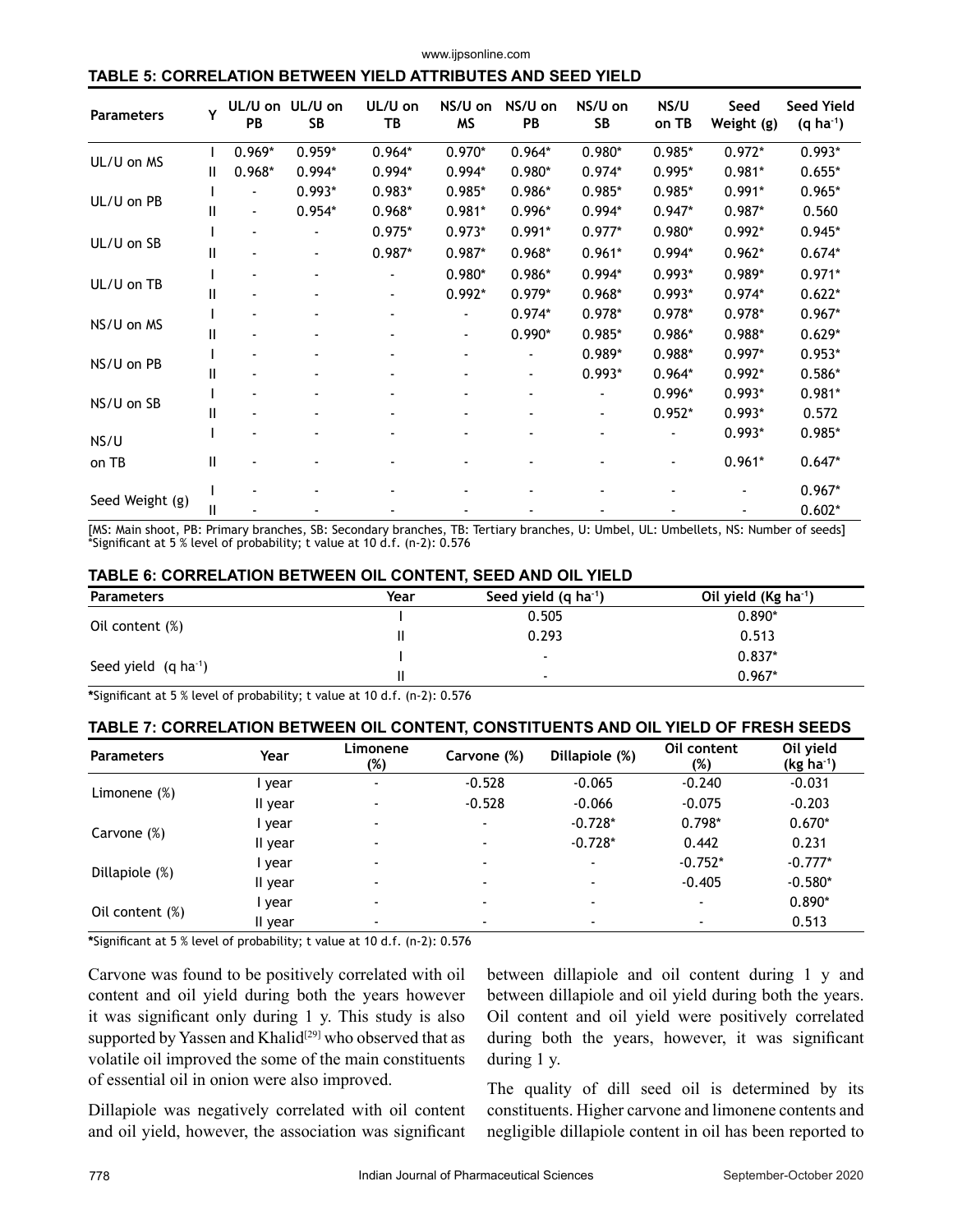be of good quality<sup>[30]</sup>. Sandermann and Bruns<sup>[31]</sup> reported that limonene is an intermediate in the biosynthesis of carvone as depicted in fig. 1.

The finding of the present study that limonene content was negatively correlated with carvone content was strongly supported by observation of Jana and Shekhawat<sup>[32]</sup> that carvone increased at the expense of limonene and vice versa (fig. 2).

The dillapiole is considered to be toxic to human consumption at more than 5 % in essential oil and thus, quality of essential oil is considered better if dillapiole content in the oil varies between 0 to 5 %.

On the basis of results, it can be concluded that to get enhanced quantity as well quality of essential oil and improved production per unit area of *Anethum graveolens* L., crop must be irrigated at 100 mm CPE at 6 cm depth depends on rainfall and fertilized with 15-30 t FYM/ha. Also, overall growth and yield attributes had a strong correlation impact on plant biomass production influencing production, productivity and quality of *Anethum graveolens* L.



September-October 2020 Indian Journal of Pharmaceutical Sciences 779 **Fig. 2: Enzymatic pathway depicting synthesis of limonene and carvone in seeds of** *Anethum graveolens*